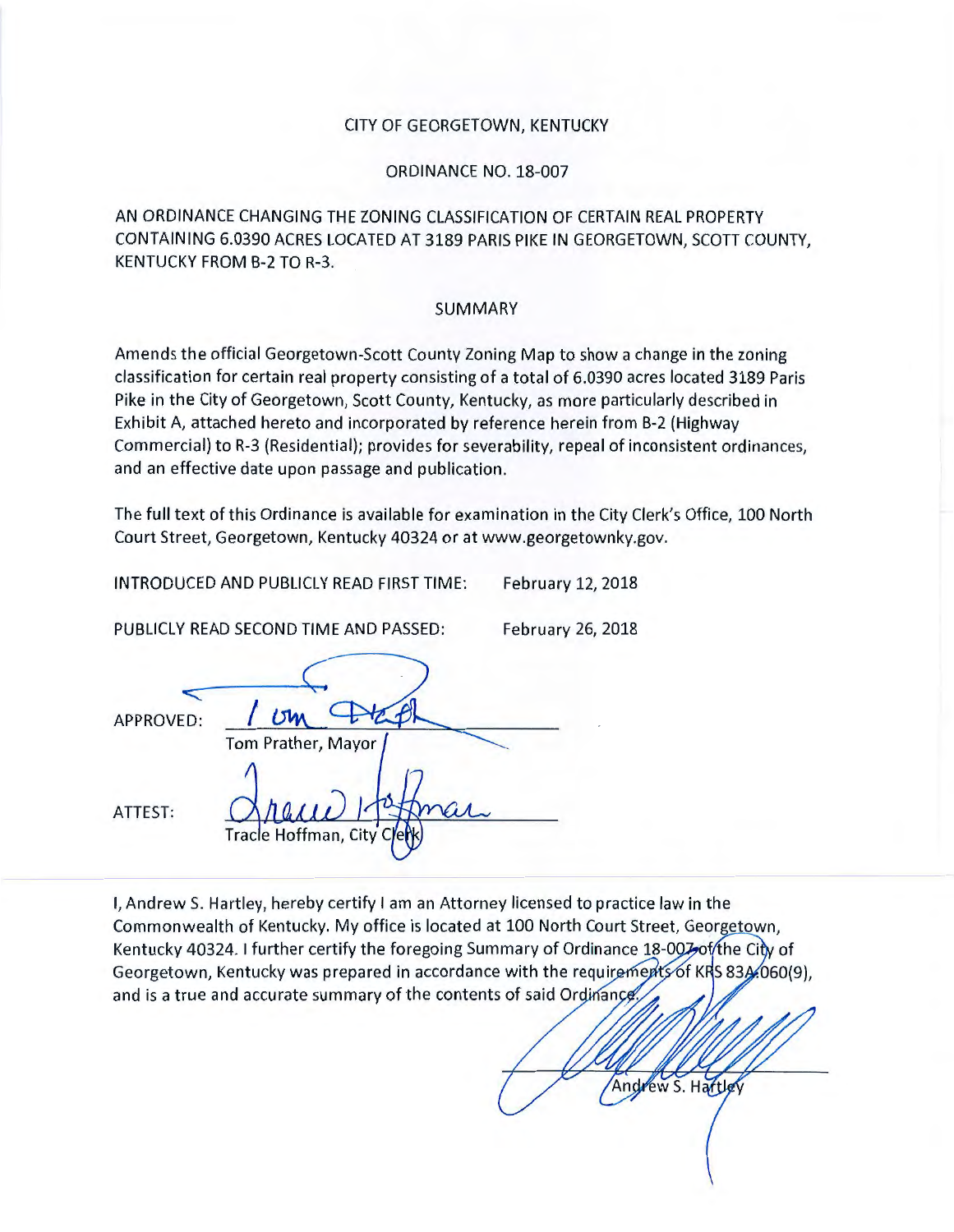#### CITY OF GEORGETOWN

#### ORDINANCE NO. 18-007

# AN ORDINANCE CHANGING THE ZONING CLASSIFICATION OF CERTAIN REAL PROPERTY CONTAINING 6.0390 ACRES LOCATED AT 3189 PARIS PIKE IN GEORGETOWN, SCOTT COUNTY, KENTUCKY FROM B-2 TO R-3.

#### SPONSOR: Council Member Marvin Thompson

WHEREAS, the application of KDC Georgetown Land, LLC, whose address is 320 Whittington Parkway, Suite 304, Louisville, Kentucky 40222 having been filed with the Georgetown-Scott County Planning Commission requesting a zoning classification change of certain real property consisting of a total of 6.0390 acres located at 3189 Paris Pike, in Georgetown, Scott County, Kentucky, as more particularly described in Exhibit A, attached hereto and incorporated by reference herein, from B-2 (Highway Commercial) to R-3 (Residential); and

WHEREAS, the matter having been heard publicly by the Planning Commission on the 11th day of January 2018, pursuant to notice according to law and with a quorum present and voting; and

WHEREAS, after taking testimony on the application and fully considering same, the Planning Commission voted to make certain findings of fact and to recommend approval of the application to the Georgetown City Council; and

NOW, THEREFORE, Be it ordained by the City of Georgetown, Kentucky:

# SECTION ONE

That the Findings of Fact and Recommendations of the Planning Commission are hereby adopted and incorporated herein as if fully copied at length.

# SECTION TWO

That the Georgetown-Scott County official zoning map is hereby amended to show a change in the zoning classification for certain real property consisting of a total of 6.0390 acres located in the City of Georgetown, Scott County, Kentucky as more particularly described in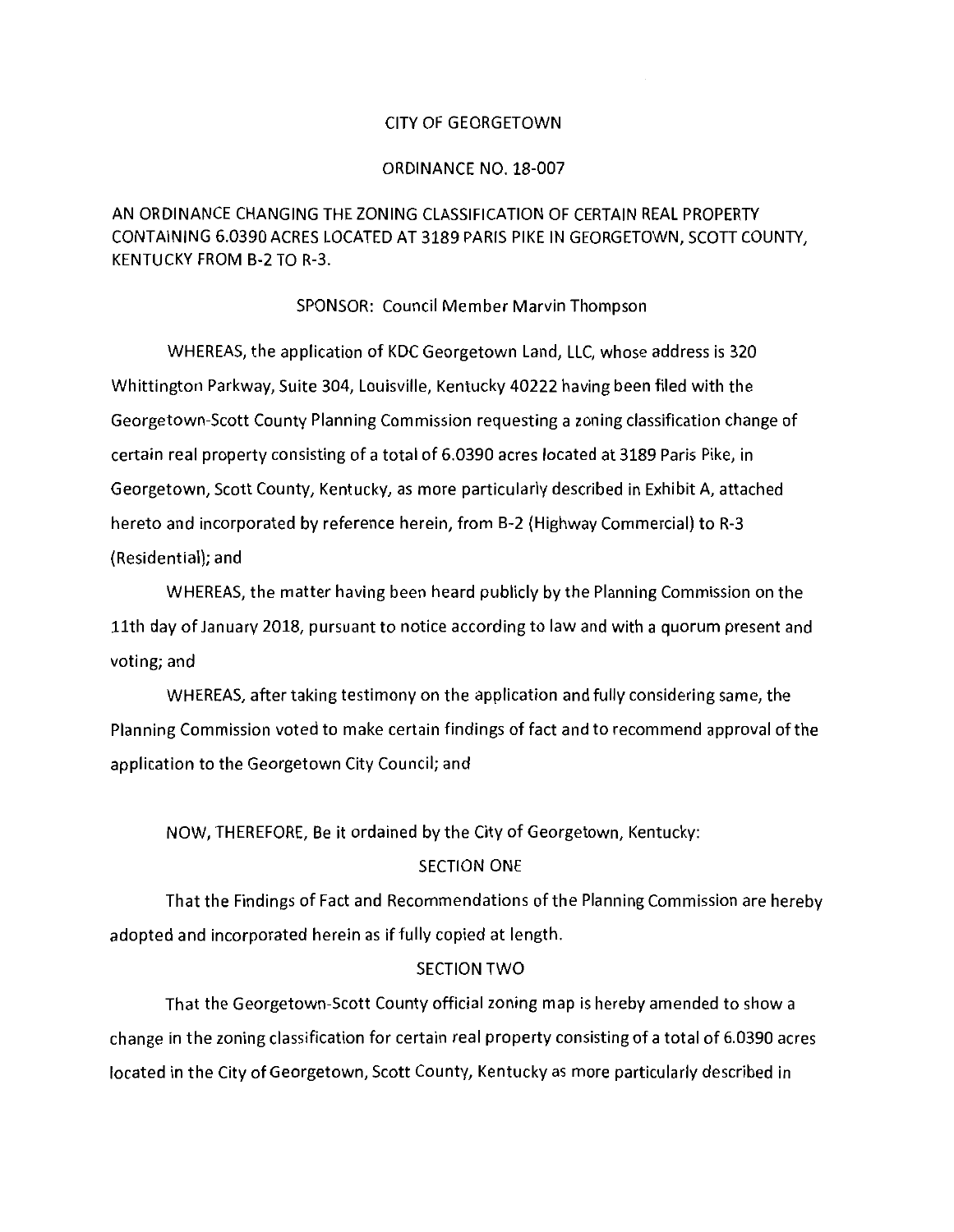Exhibits A, attached hereto and incorporated by reference herein from B-2 (Highway Commercial) to R-3 (Residential).

# SECTION THREE

That the Georgetown-Scott County Planning Commission is hereby directed to show these zoning classification changes on the official zoning map and to make reference to the number of this Ordinance.

#### SECTION FOUR

If any portion of this Ordinance is for any reason held invalid or unlawful such portion shall be deemed a separate provision and such holding shall not affect the validity of the remaining portions of this Ordinance.

### SECTION FIVE

All ordinances or parts of ordinances in conflict with this ordinance are hereby repealed.

# SECTION SIX

This Ordinance shall be in full force and effect upon passage and publication.

PUBLICLY INTRODUCED AND READ FIRST TIME:

February 12, 2018

February 26, 2018

|           | PUBLICLY READ SECOND TIME AND PASSED: |
|-----------|---------------------------------------|
| APPROVED: |                                       |
|           | Tom Prather, Mayor                    |
|           |                                       |

cie Hoffman, City

ATTEST: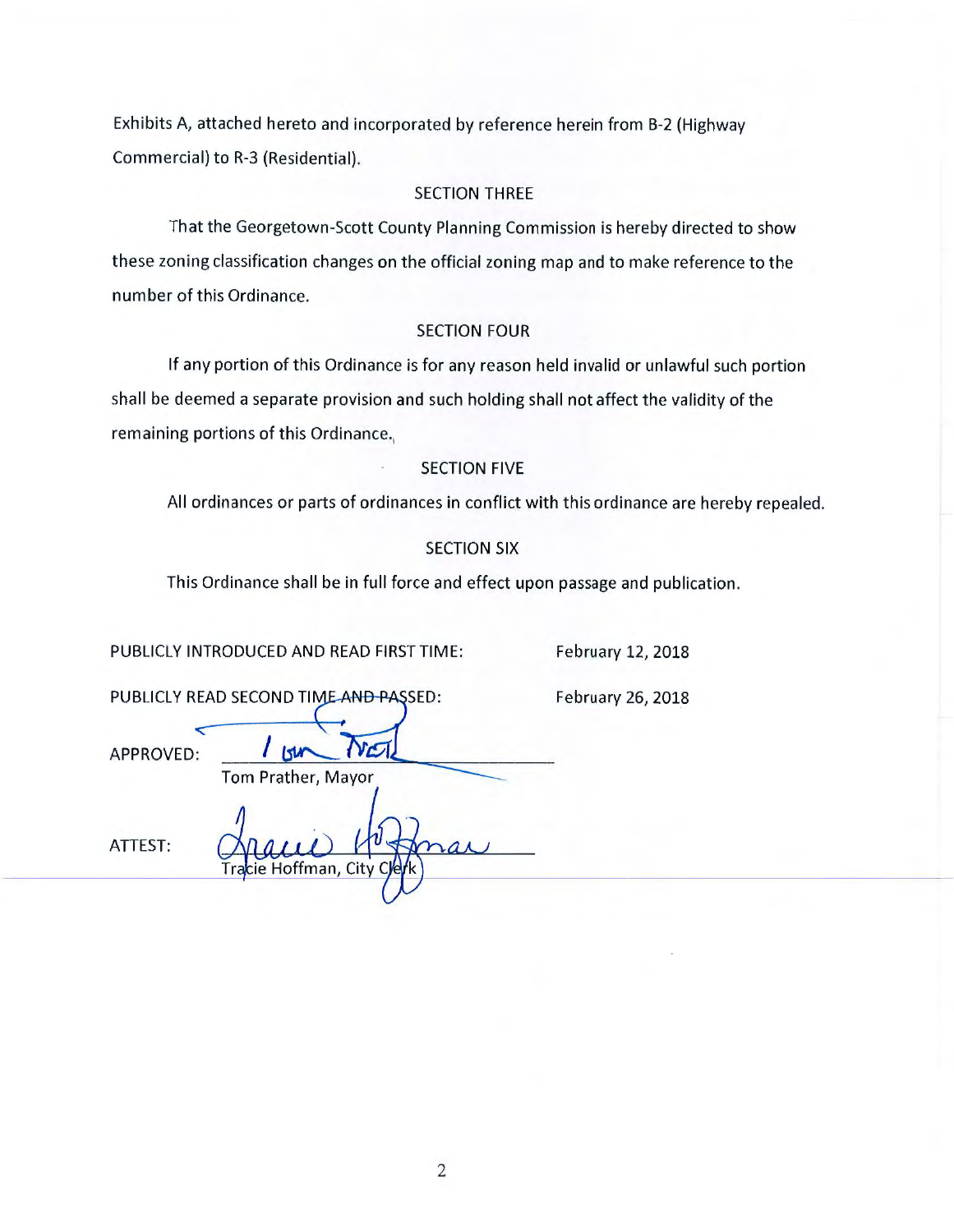# **EXHIBIT "A"**

#### **GIS #190-20-109.00**

### **REVISED TRACT 2A of PLAT CABINET 9, SLIDE 53:**

### **Lot One (1):**

Lying and being in the City of Georgetown, Scott County, Kentucky, and facing on Paris Pike (US 460) and more particularly described as follows: Beginning at an iron pin on the south side of Paris Pike and the northerly property line of KOC-Georgetown Land, LLC, and being the Revised Tract 2A northwest property corner; thence S3° 34' 21"W, 147.79 feet to a point on the Revised Tract 2A westerly line; thence N83° 29' 56"E, 256.76 feet to a point; thence along a curve to the left 38.58 feet, having a radius of 20.00 feet and a chord N28° 14' 20"E, 32.87 feet to a point; thence along a curve to the right 77.00 feet, having a radius of 215.00 feet and a chord N16° 45' 40"W, 76.59 feet to a point; thence N6° 30' 04"W, 43.13 feet to a point on the Revised Tract 2A northerly line; thence S83° 29' 56"W, 236.00 feet to an iron pin and the place of beginning containing 36,873 Sq. Ft. (0.846S acres).

Said property is a portion of Revised Tract 2A owned by KOC-Georgetown Land, LLC of record in Plat Cabinet 9, Slide 53, in the Scott County Clerk's Office.

### **Lot Two (2):**

Lying and being in the City of Georgetown, Scott County, Kentucky, and facing on Paris Pike (US 460) and more particularly described as follows: Beginning at an iron pin on the south side of Paris Pike and the northerly property line of KOC-Georgetown Land, LLC, and being a Revised Tract 2A northerly property corner; thence S0° 48' 25"E, 20.14 feet to an iron pin on the Revised Tract 2A northerly line; thence S83° 29' 56"W, 178.88 feet to a point on the Revised Tract 2A northerly line; thence S6° 30' 04"E, 104.54 feet to a point; thence along a curve to the left 92.70 feet, having a radius of 166.71 feet and a chord S44° 02' 31"E, 91.51 feet to a point; thence N83° 29' 56"E, 196.61 feet to a point; thence N6° 30' 04"W, 194.46 feet to a point on the Revised Tract 2A northerly line; thence S85° 38' 45"W, 71.54 feet to an iron pin and the place of beginning containing 44,420 Sq. Ft. (1.0197 acres).

Said property is a portion of Revised Tract 2A owned by KOC-Georgetown Land, LLC of record in Plat Cabinet 9, Slide 53, in the Scott County Clerk's Office.

### **Lot Three (3):**

Lying and being in the City of Georgetown, Scott County, Kentucky, and facing on Paris Pike (US 460) and more particularly described as follows: Beginning at an iron pin on the south side of Paris Pike and the northerly property line of KOC-Georgetown Land, LLC, and being the Revised Tract 2A northeast property corner; thence S85° 38' 45"W, 197.58 feet to a point on the Revised Tract 2A northerly line; thence S6° 30' 04"E, 194.46 feet to a point; thence S83° 29' 56"W, 196.61 feet to a point; thence along a curve to the right 92.70 feet, having a radius of 166.71 feet and a chord N44° 02' 31"W, 91.51 feet to a point; thence N6° 30' 04"W, 104.54 feet to a point on the Revised Tract 2A northerly line; thence S83° 29' 56"W, 60.00 feet to a point on the Revised Tract 2A northerly line; thence S6° 30' 04"E, 43.13 feet to